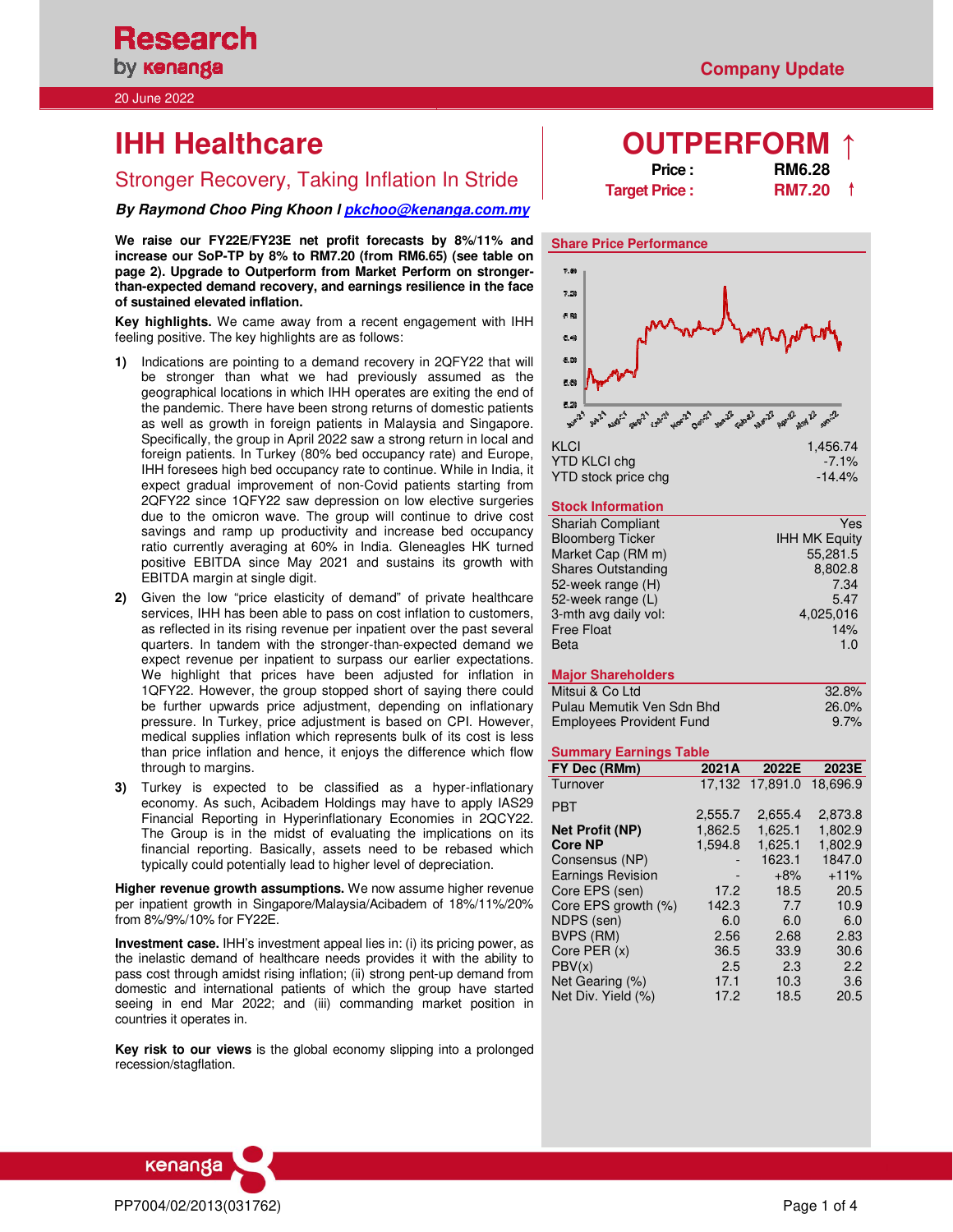# **IHH Healthcare Company Update**

### 20 June 2022

| <b>Income Statement</b>   |          |          |          |          |          | <b>Financial Data &amp; Ratios</b> |        |        |       |       |       |
|---------------------------|----------|----------|----------|----------|----------|------------------------------------|--------|--------|-------|-------|-------|
| FY Dec (RM m)             | 2019A    | 2020A    | 2021A    | 2022E    | 2023E    | <b>FY Dec</b>                      | 2019A  | 2020A  | 2021A | 2022E | 2023E |
| Revenue                   | 14,912   | 13,405   | 17,132   | 17,891   | 18,697   | Growth                             |        |        |       |       |       |
| <b>EBITDA</b>             | 3,319    | 3,089    | 4,279    | 4,183    | 4,247    | Turnover                           | 11%    | $-6%$  | 30%   | 16%   | 5%    |
| Dep & Amort               | (945)    | (1, 397) | (1, 484) | (1, 132) | (1, 126) | <b>EBITDA</b>                      | 34%    | $-7%$  | 39%   | $-2%$ | 2%    |
| Op. Profit                | 1,746    | 1,254    | 3,060    | 3,051    | 3,121    | <b>Operating Profit</b>            | 14%    | $-28%$ | 144%  | 0%    | 2%    |
| <b>PBT</b>                | 1,048    | 568      | 2,556    | 2,655    | 2,874    | <b>PBT</b>                         | 39%    | $-46%$ | 350%  | 4%    | 8%    |
| Taxation                  | (528)    | (362)    | (379)    | (860)    | (901)    | Net Profit /(loss)                 | $-11%$ | $-22%$ | 123%  | 2%    | 11%   |
| MI                        | 37       | 83       | (314)    | (170)    | (170)    |                                    |        |        |       |       |       |
| <b>Net Profit</b>         | 556      | 289      | 1,863    | 1,625    | 1,803    | Profitability                      |        |        |       |       |       |
| Core net profit           | 921      | 715      | 1,595    | 1,625    | 1,803    | <b>EBITDA Margin</b>               | 22%    | 23%    | 25%   | 23%   | 23%   |
| <b>Balance Sheet</b>      |          |          |          |          |          | <b>Operating Margin</b>            | 13%    | 12%    | $9%$  | 18%   | 17%   |
| FY Dec (RM m)             | 2019A    | 2020A    | 2021A    | 2022E    | 2023E    | <b>PBT</b> Margin                  | 7%     | 4%     | 15%   | 15%   | 15%   |
| <b>Fixed Assets</b>       | 11,787   | 11,569   | 10,841   | 10,775   | 10,715   | Core Net Margin                    | 4%     | 2%     | 11%   | 9%    | 10%   |
| Int. Assets               | 14,656   | 14,114   | 14,193   | 14,193   | 14,193   | Eff. Tax Rate                      | 50%    | 28%    | 31%   | 31%   | 31%   |
| Other FA                  | 10,984   | 11,539   | 11,943   | 11,943   | 11,943   | <b>ROA</b>                         | 1%     | 1%     | 4%    | 4%    | 4%    |
| Inventories               | 350      | 420      | 455      | 475      | 497      | <b>ROE</b>                         | 2%     | 1%     | 8%    | 7%    | 7%    |
| Receivables               | 2,108    | 1,953    | 2,498    | 2,608    | 2,726    |                                    |        |        |       |       |       |
| Other CA                  | 453      | 751      | 563      | 563      | 563      | <b>DuPont Analysis</b>             |        |        |       |       |       |
| Cash                      | 4,715    | 4,188    | 5,018    | 6,422    | 7,964    | Net Margin (%)                     | 3.7%   | 2.2%   | 10.9% | 9.1%  | 9.6%  |
| <b>Total Assets</b>       | 45,053   | 44,534   | 45,510   | 46,980   | 48,601   | Assets T/O (x)                     | 3.0    | 3.3    | 2.7   | 2.6   | 2.6   |
|                           |          |          |          |          |          | Lev. Factor (x)                    | 2.0    | 2.0    | 2.0   | 2.0   | 2.0   |
| Payables                  | 3,858    | 3,892    | 4,053    | 4,254    | 4,429    | ROE (%)                            | 2.5%   | 1.3%   | 8.4%  | 7.1%  | 7.5%  |
| <b>ST Borrowings</b>      | 760      | 1,019    | 1,262    | 1,262    | 1,262    |                                    |        |        |       |       |       |
| Ot. ST Liability          | 731      | 704      | 735      | 735      | 735      | Leverage                           |        |        |       |       |       |
| LT Borrowings             | 8,266    | 8,665    | 7,609    | 7,609    | 7,609    | Debt/Asset (x)                     | 0.2    | 0.2    | 0.2   | 0.2   | 0.2   |
| Ot. LT Liability          | 5,502    | 5,377    | 6,733    | 6,733    | 6,733    | Debt/Equity (x)                    | 0.4    | 0.4    | 0.4   | 0.4   | 0.4   |
| Minorities Int.           | 3,596    | 3,137    | 2,694    | 2,864    | 3,034    |                                    |        |        |       |       |       |
| <b>Net Assets</b>         | 22,340   | 21,740   | 22,425   | 23,523   | 24,800   | <b>Valuations</b>                  |        |        |       |       |       |
|                           |          |          |          |          |          | EPS (sen)                          | 6.3    | 3.3    | 21.2  | 18.6  | 20.5  |
| <b>Share Capital</b>      | 19,455   | 19,473   | 19,615   | 19,615   | 19,615   | NDPS (sen)                         | 4.0    | 4.0    | 6.0   | 6.0   | 6.0   |
| Reserves                  | 4,414    | 4,255    | 5,656    | 6,755    | 8,031    | BVPS (RM)                          | 2.55   | 2.48   | 2.56  | 2.68  | 2.83  |
| Equity                    | 22,340   | 21,740   | 22,425   | 23,523   | 24,800   | PER(x)                             | 99.9   | 190.8  | 29.6  | 33.9  | 30.6  |
| <b>Cashflow Statement</b> |          |          |          |          |          | Net Div. Yield(%)                  | 0.5    | 0.6    | 0.6   | 1.0   | 1.0   |
| FY Dec (RM m)             | 2019A    | 2020A    | 2021A    | 2022E    | 2023E    | EV/EBITDA (x)                      | 17.9   | 19.6   | 13.8  | 13.8  | 13.2  |
| <b>Operating CF</b>       | 2,447    | 2,445    | 3,532    | 2,242    | 2,247    |                                    |        |        |       |       |       |
| Investing CF              | (2, 592) | (2,078)  | (822)    | (1,000)  | (1,000)  |                                    |        |        |       |       |       |
| Financing CF              | (2,909)  | (860)    | (1,793)  | 163      | 295      |                                    |        |        |       |       |       |
| Change In Cash            | (3,054)  | (493)    | 917      | 1,405    | 1,542    |                                    |        |        |       |       |       |
| Free CF                   | 1,447    | 1,445    | 2,532    | 1,242    | 1,247    |                                    |        |        |       |       |       |

Source: Kenanga Research, Bursa Malaysia  **Sum-of-parts valuation (SOP-TP)**

|                    | <b>Basis</b> | Multiples $(x)$ | Value (RM m) Remarks |                                          |
|--------------------|--------------|-----------------|----------------------|------------------------------------------|
| PPL                | EV/EBITDA    | 16              |                      | 41,116 Inline with peers average         |
| Acibadem (60%)     | EV/EBITDA    | 15              |                      | 19,806 Inline with peers average         |
| <b>IMU</b>         | Market value |                 |                      | 1,345 Based on proposed divestment price |
| Fortis (31.1%)     | Market value |                 |                      | 2.715 10% discount to market value       |
| Plife REIT (35.8%) |              |                 |                      | 2,870 10% discount to market value       |
| Total              |              |                 | 67.851               |                                          |
| Net debt           |              |                 | (4,507)              |                                          |
| <b>Total</b>       |              |                 | 63,345               |                                          |
| No of shares (m)   |              |                 | 8,798                |                                          |
| Target price (RM)  |              |                 | 7.20                 |                                          |

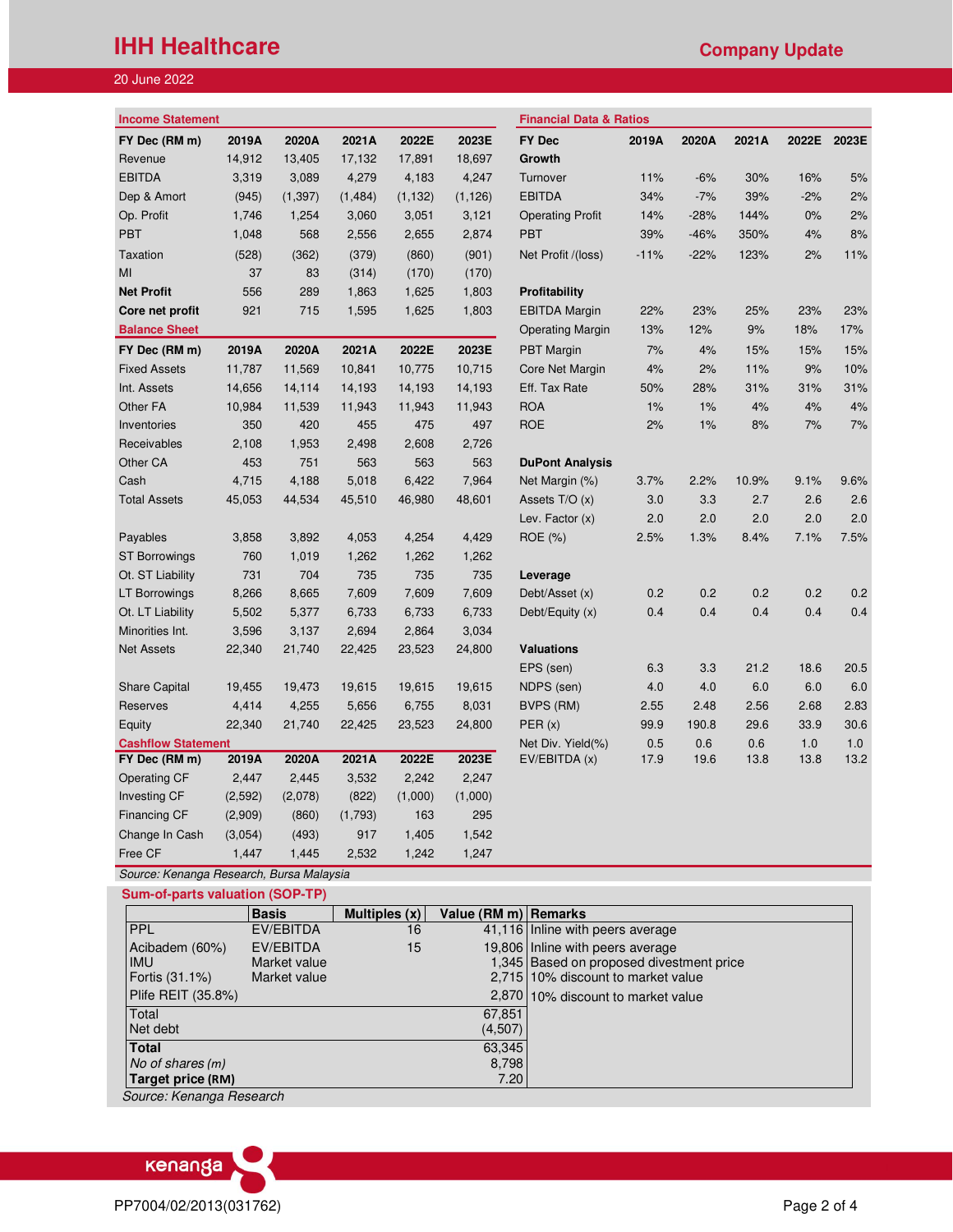## **IHH Healthcare**

### 20 June 2022

| <b>Peer Comparison</b>                      |                   |                      |                |                    |               |                          |                |                                |             |                         |                 |            |                     |                   |                             |                                     |                        |
|---------------------------------------------|-------------------|----------------------|----------------|--------------------|---------------|--------------------------|----------------|--------------------------------|-------------|-------------------------|-----------------|------------|---------------------|-------------------|-----------------------------|-------------------------------------|------------------------|
| <b>Name</b>                                 | <b>Last Price</b> | <b>Market</b><br>Cap | <b>Shariah</b> | <b>Current</b>     |               | Revenue<br><b>Growth</b> |                | <b>Core Earnings</b><br>Growth |             | PER (x) - Core Earnings |                 |            | PBV(x)              | <b>ROE</b><br>(%) | <b>Net Div</b><br>$Yld$ (%) | Target <sup>i</sup><br><b>Price</b> | Rating                 |
|                                             | (RM)              | (RM'm)               | Compliant      | <b>FYE</b>         | 1-Yr.<br>Fwd. | $2-Yr$ .<br>Fwd.         | 1-Yr.<br>Fwd.  | $2-Yr$ .<br>Fwd.               | Hist.       | 1-Yr.<br>Fwd.           | $2-Yr.$<br>Fwd. | Hist.      | 1-Yr.<br><b>Fwd</b> | 1-Yr.<br>Fwd.     | $1-Yr.$<br>Fwd.             | (RM)                                |                        |
| <b>HEALTHCARE</b>                           |                   |                      |                |                    |               |                          |                |                                |             |                         |                 |            |                     |                   |                             |                                     |                        |
| <b>IHH HEALTHCARE BHD</b>                   | 6.28              | 55,281               | $\mathbf{v}$   | 12/2022            | 6%            | 6%                       | 2%             | 11%                            | 36.5        | 33.9                    | 30.6            | 2.5        | 2.3                 | 7.1%              | 1.0%                        | 7.20                                | OP                     |
| KPJ HEALTHCARE BERHAD<br>PHARMANIAGA BERHAD | 0.850<br>0.605    | 3,692<br>793         |                | 12/2022<br>12/2022 | 9%<br>$-20%$  | 7%<br>$-10%$             | 140%<br>$-45%$ | 18%<br>$-18%$                  | 70.0<br>4.6 | 29.2<br>8.4             | 24.7<br>10.2    | 1.7<br>1.8 | 1.6<br>1.6          | 5.6%<br>20.1%     | 1.4%<br>6.6%                | 0.970<br>0.710                      | <b>MP</b><br><b>MP</b> |
|                                             |                   |                      |                |                    |               |                          |                |                                |             |                         |                 |            |                     |                   |                             |                                     |                        |
| Source: Bloomberg, Kenanga Research         |                   |                      |                |                    |               |                          |                |                                |             |                         |                 |            |                     |                   |                             |                                     |                        |

The rest of the page is intentionally left blank